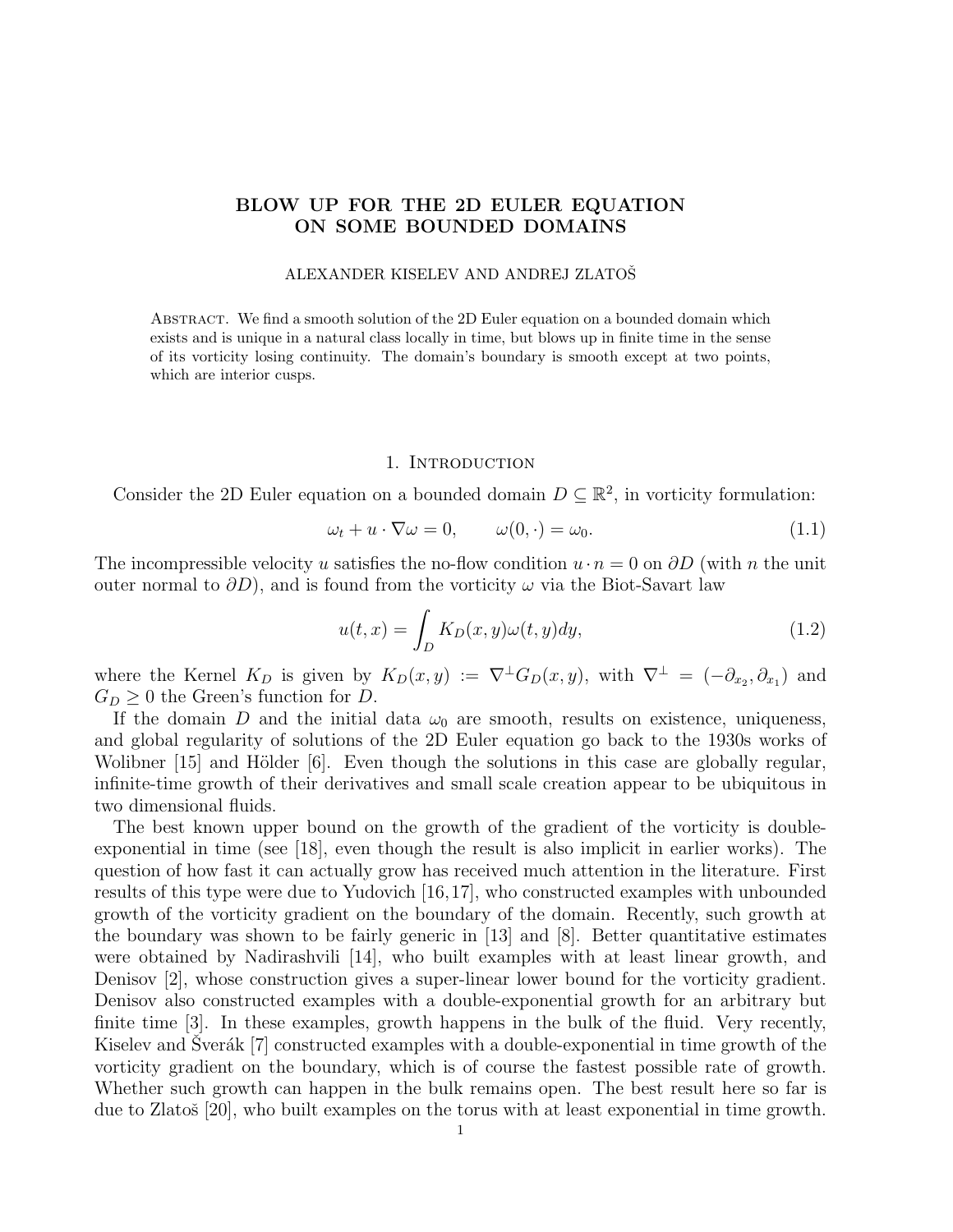The 2D Euler equation in less regular domains and with less regular initial data has also been studied extensively. Yudovich theory  $[19]$  (see also  $[11, 12]$ ) guarantees existence and uniqueness of a bounded weak solution  $\omega$  if the domain is  $C^{\infty}$  and the initial data  $\omega_0$  is  $L^{\infty}$ . Uniqueness comes from the fact that the fluid velocity corresponding to a bounded vorticity  $\omega$  is log-Lipshitz. This makes bounded vorticities a very natural class to consider (although incremental generalizations are possible). The smoothness assumptions on the boundary of the domain can also be weakened, and Yudovich theory can be extended to domains which are only  $C^{1,1}$  [5]. Moreover, if the initial data and domain have a higher regularity, the solution inherits it as well [12]. The 2D Euler equation has also been studied on certain types of domains with singular points, including domains with corners. We refer to the recent works  $[1, 4, 5, 9, 10]$  for some results on existence, uniqueness, and regularity of solutions, as well as for further references.

Our main purpose in this note is to provide an example showing that if the boundary of the domain is not everywhere sufficiently regular, then much more dramatic effects than just a fast growth of the derivatives of solutions can take place. We show that there are solutions of the 2D Euler equation on domains with two cusps (and smooth elsewhere) which are smooth locally in time but blow up in finite time, in the sense of the vorticity losing continuity. We note that our construction will rely only on the above existence and uniqueness results for smooth domains and initial data, due to a special structure of our example.

The example involves a "double stadium" domain. Let

$$
\tilde{D}_r^{\pm} := [(-r, r) \times (\pm 1 - r, \pm 1 + r)] \cup B_r(-r, \pm 1) \cup B_r(r, \pm 1)
$$

be the "stadium" domain in  $\mathbb{R}^2$  with width  $2r > 0$  and centered at  $(0, \pm 1)$ . While  $\tilde{D}_r^{\pm}$  are defined explicitly, they are only  $C^{1,1}$ . Let us therefore define domains  $D_r^{\pm}$  by making the connections between the circular arcs and the horizontal intervals (which form  $\partial \tilde{D}^{\pm}_{r}$ ) infinitely smooth. This can be done by adjusting the circular arcs near the points of contact with the intervals, and such an adjustment can be made as small as we want in  $C<sup>1</sup>$ . Let us do this so that again all the  $D_r^{\pm}$  are rescaled copies of each other, centered at  $(0, \pm 1)$ . Finally, let

$$
D':=D_1^+\cup D_1^-\cup [(-1,1)\times \{0\}]
$$

and denote  $D := D_1^+$  the upper half of  $D'$ .

If  $\omega_0 \in L^{\infty}(D')$  is odd in  $x_2$ , then the Yudovich theory shows that there is a unique odd-in $x_2$  weak solution  $\omega$  to (1.1) on  $D' \times \mathbb{R}$ , namely the one whose restriction to  $D \times \mathbb{R}$  solves (1.1) there. Moreover, if  $\omega_0 \in C(D')$ , then it follows from Yudovich theory that  $\omega(t, \cdot) \in C(D)$  for all  $t > 0$ . The following theorem provides a necessary and sufficient condition for  $\omega$  to remain continuous on the whole domain  $D'$ .

**Theorem 1.1.** Let  $\omega_0 \in C(\overline{D}')$  be non-negative on D and odd in  $x_2$ . Then the unique odd-in-x<sub>2</sub> solution  $\omega$  to (1.1) on  $D' \times \mathbb{R}$  is continuous for all  $t > 0$  if and only if  $\omega_0(\partial D) = 0$ .

Remark. If in addition we have  $\omega_0 \in C^{\infty}(\overline{D})$ , then classical regularity theory gives us  $\omega(t, \cdot) \in C^{\infty}(D)$  for all  $t > 0$ . If furthermore  $\omega_0$  is supported away from  $[-1, 1] \times \{0\}$ , then finite speed of propagation (i.e., bounded u) implies  $\omega(t, \cdot) \in C^{\infty}(D')$  for all small enough  $t > 0$ . By Theorem 1.1, such a solution will become discontinuous in finite time unless  $\omega_0$ vanishes on all of  $\partial D$ .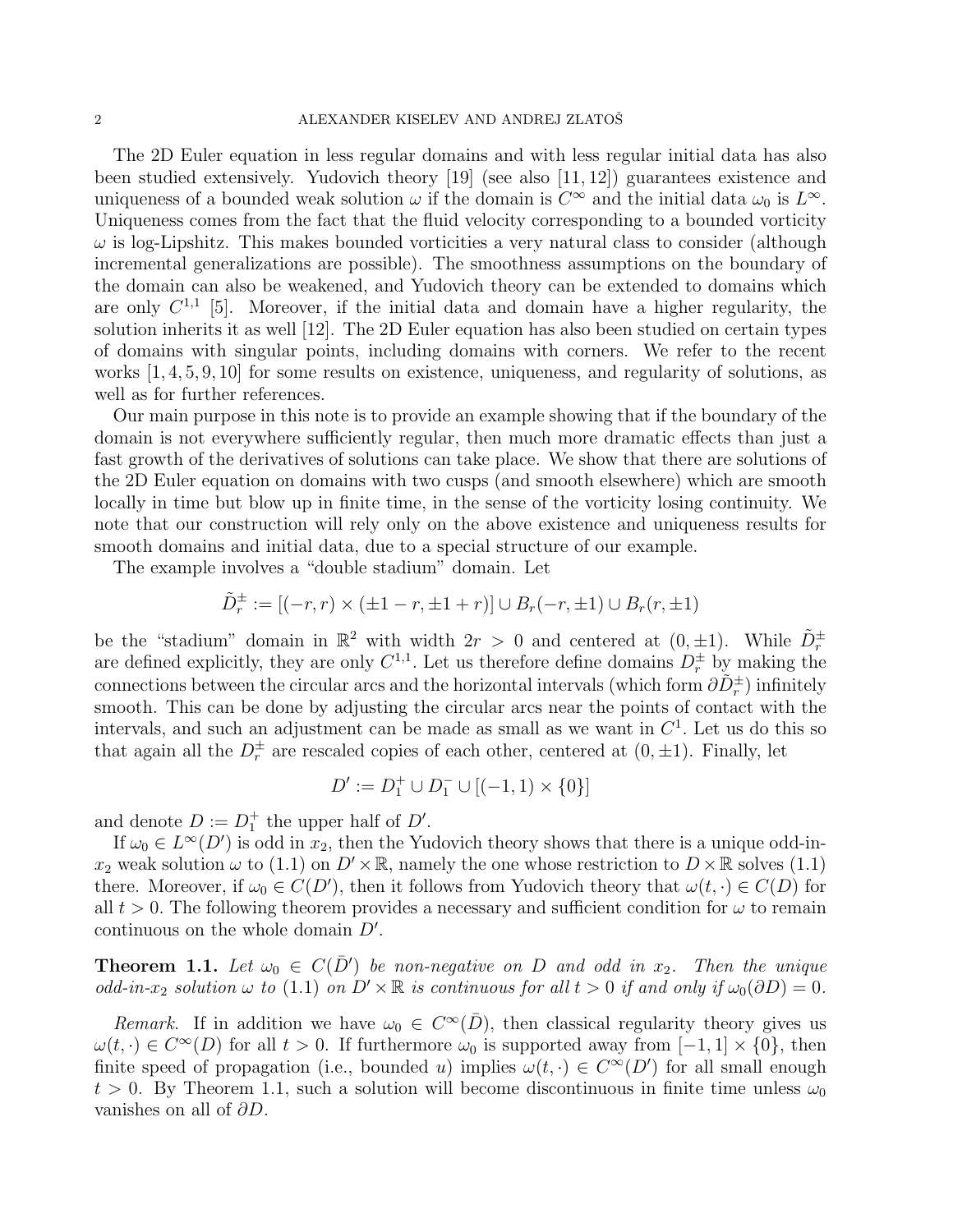We note that our primary goal here is to demonstrate existence of the phenomenon of blow up for the Euler equation on some two-dimensional domains. We therefore choose to do this in the shortest way possible, using the double stadium domain  $D'$  with two cusps, instead of writing a more general and more technical paper. It is however not difficult to see that our result extends to many other domains with the same symmetry as  $D'$ , and one cusp would in fact be sufficient. Indeed, for the latter, one can use an extension of the Yudovich theory to domains D with  $\partial D$  smooth except at one point, which is a convex corner with a right angle (see, e.g., [10] and the references therein). This  $D$  can then replace our stadium domain, and the corresponding  $D'$  would be a symmetric cardioid-shaped domain with its boundary smooth except at a single cusp.

### 2. Proof of Theorem 1.1

If  $\omega_0(\partial D) = 0$ , then the result follows from Yudovich theory because both D and ∂D are invariant under the flow map generated by u.

Let us now assume that  $\omega_0(x_0) > 0$  for some  $x_0 \in \partial D$ . We will show that if  $X'(t; x) =$  $u(t, X(t; x))$  and  $X(0; x) = x$  for  $x \in \overline{D}$ , then there is  $T > 0$  such that  $X(T; x_0) = 0$ . This, the continuity of  $\omega_0$  and of  $X(t; \cdot)$  on  $\overline{D}$ , and oddness of  $\omega$  in  $x_2$  then show that  $\omega(T, \cdot)$  is discontinuous at the origin.

Let  $\delta > 0$  be such that  $|\omega_0^{-1}([\delta, \infty))| \ge 30\delta \, (>(4 + 2\pi)2\delta + \delta)$ . Because u is incompressible and  $\omega(t, \cdot) \geq 0$  on D, it follows that for each  $t \geq 0$ ,

$$
|\{y \in D_{1-2\delta}^+ \mid \omega(t, y) \ge \delta\}| \ge \delta. \tag{2.1}
$$

Next let

$$
\kappa := \inf_{x \in \partial D^+_{1-\delta} \& y \in \bar{D}^+_{1-2\delta}} G_D(x, y).
$$

Continuity of  $G_D$  away from the diagonal  $x = y$ , positivity of  $G_D$  on D, and compactness of  $\overline{D}_r^+$  show that  $\kappa > 0$ . Let  $v > 0$  solve  $\Delta v = 0$  on  $\overline{D} \setminus \overline{D}_{1-\delta}^+$  with  $v = 0$  on  $\partial D$  and  $v = \kappa$  on  $\partial D_{1-\delta}^+$ . By the Hopf Lemma it follows that  $\varepsilon := \inf_{x \in \partial D} |\nabla v(x)| > 0$ .

We then have  $G_D(x,y) \ge v(x)$  for  $x \in D \setminus \overline{D}_{1-\delta}^+$  and  $y \in \overline{D}_{1-2\delta}^+$ , because the inequality holds for  $x \in \partial(D \setminus \overline{D}_{1-\delta}^+)$  (and both functions are harmonic in x). So we have  $|K_D(x, y)| \ge \varepsilon$ for  $x \in \partial D$  and  $y \in \overline{D}_{1-2\delta}^+$ . This and (2.1) show that for  $x \in \partial D$ , the right-hand side of (1.2) equals  $a(t, x)(n_2(x), -n_1(x))$ , with  $a(t, x) \geq \varepsilon \delta^2$ . Thus  $X(t; x_0)$  travels clockwise along  $\partial D$ with velocity  $\geq \varepsilon \delta^2$ , which means that  $X(T; x_0) = 0$  for some  $T > 0$ . The proof is finished.

Acknowledgements. AK acknowledges partial support by NSF grants DMS-1104415 and DMS-1159133, and by a Guggenheim Fellowship. AZ acknowledges partial support by NSF grants DMS-1056327 and DMS-1159133.

#### **REFERENCES**

- [1] C. Bardos, F. Di Plinio, and R. Temam, The Euler equations in planar nonsmooth domains, J. Math. Anal. Appl. 407 (2013), 69–89.
- [2] S. Denisov, Infinite superlinear growth of the gradient for the two-dimensional Euler equation, Discrete Contin. Dyn. Syst. A 23 (2009), 755–764.
- [3] S. Denisov, Double-exponential growth of the vorticity gradient for the two-dimensional Euler equation, Proc. Amer. Math. Soc. 143 (2015), 1199–1210.